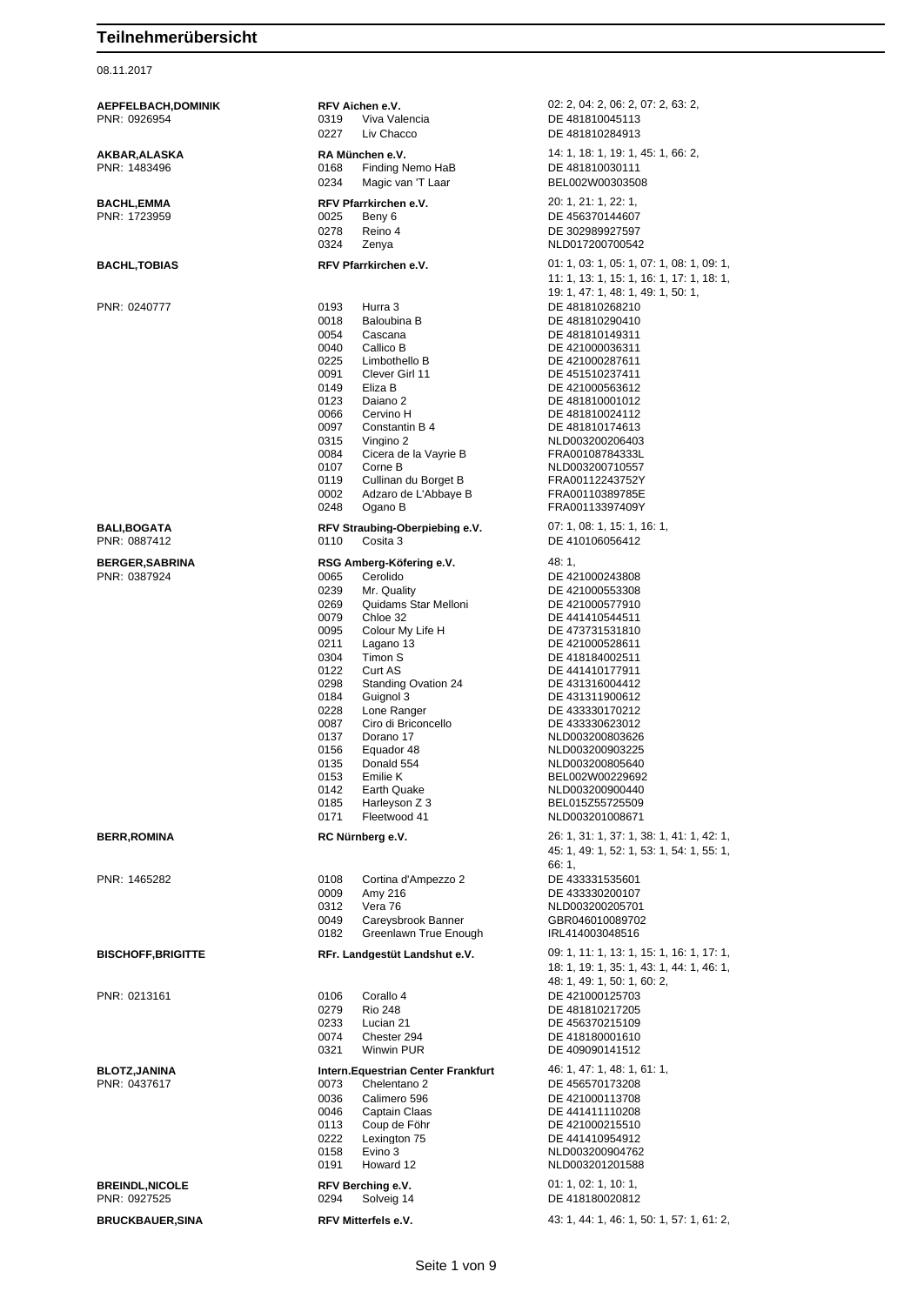08.11.2017

PNR: 1568954 0265 Quentin F DE 473730216506 PNR: 0781140 0199 Katja 237 DE 431319815304 0111 Costa-Rika DE 441410825008 0159 Fabriano 75 DE 441411225809 0318 Viva la Vita 2 DE 481810069710<br>0166 Fidchi DE 441410260410 0115 Cretel DE 433331214812<br>0150 Elouise 11 DE 433330462313 0044 Candela 65 NLD003201006271 **BRUEHL,KATJA RSG Frankenhof Sonnefeld e.V.** 05: 1, 07: 1, 08: 1, 63: 1, 08: 1, 63: 1, 08: 1, 63: 1, 08: 1, 08: 1, 08: 1, 08: 1, 08: 1, 08: 1, 08: 1, 08: 1, 08: 1, 08: 1, 08: 1, 08: 1, 08: 1, 08: 1, 08: 1, 08: 1, 08: 1, 0261 Que tal 2 DE 433330618103<br>0318 Viva la Vita 2 DE 481810069710 0318 Viva la Vita 2 DE 481810069710<br>0166 Fidchi DE 441410260410 0115 Cretel DE 433331214812 **DELLERT,JOERG RSG Frankenhof Sonnefeld e.V.** 39: 1,<br>PNR: 0930928 **DE 4:** 39: 1, 232 Lucca 63 0085 Cimberly 19 DE 481810020210 PNR: 0339250 0043 Candela 26 DE 421000275903 0199 Katja 237 DE 431319815304<br>111 Costa-Rika DE 441410825008 0111 Costa-Rika DE 441410825008 0181 Gossip Girl 5 DE 431311910312 PNR: 0400676 0056 Cassio 20 DE 421000225506 0105 Coralie 24 NLD003200705311 PNR: 0496062 0006 Alina 429 DE 456570306307 0245 New Quidam 3 DE 421000195008 0213 Lambada 249 DE 421000219011 0062 Cellestina 8 DE 421000022213 0176 Genial 19 FRA00152737704H PNR: 0576736 0272 Quindici ML DE 431312330111 **DRUETSCHEL,ANNIKA RC Küps e.V.** 23: 1, 25: 1, 32: 1, 34: 1, 66: 1, PNR: 0885963 0088 Cita 48 DE 421000289609 0193 Hurra 3 DE 481810268210 0018 Baloubina B DE 481810290410 0054 Cascana DE 481810149311 0001 Acarello B<br>0040 Callico B DE 421000036311 0040 Callico B DE 421000036311<br>0225 Limbothello B DE 421000287611 0225 Limbothello B DE 421000287611<br>0091 Clever Girl 11 DE 451510237411 0240 Mr.Be NLD003201002151 PNR: 0959302 0307 Uluitoarea ROU035070012302 0020 Batida de Kokowääh DE 431319614808 0070 Charlie Pilar DE 418180004009 **EBERHARDT,MELANIE PSG Schweizer Hof e.V.** 43: 1, 49: 1, 50: 1, 58: 1, 64: 1, PNR: 0789531 0020 Batida de Kokowääh DE 431319614808 0070 Charlie Pilar DE 418180004009 **EBERL,NORBERT RFV St.G. Geisenhausen e.V.** 35: 1, 36: 1, 43: 1, 44: 1, 64: 1, PNR: 0499977 0330 Antara 45 DE 473730232810 **ECKL,LISA RC Amberg e.V. RC Amberg e.V.** 07: 1, 08: 1, 26: 1, 31: 1, 66: 1,<br>
PNR: 1330998 **147** El Pido 3 CZE009221165511 0147 El Pido 3 CZE009221165511 PNR: 1639965 0198 Kasimir 53 DE 337370255495

**BRUEHL,CHRISTIAN RSG Frankenhof Sonnefeld e.V.** 45: 1, 47: 1, 48: 2, 49: 2, 50: 2, 57: 1,  $63:2$ DE 441410260410 DE 433330462313 DE 431319815304 DE 441410260410 DE 433330950800 **DELLERT,LUDWIG RSG Frankenhof Sonnefeld e.V.** 06: 1, 07: 1, 08: 1, 14: 1, 15: 1, 63: 1, DE 441411225809 **DISCHINGER,KATHRIN RC RH Zoltingen e.V.** 36: 1, 37: 1, 39: 1, 41: 1, 43: 2, 44: 2, 46: 2, 50: 1, 59: 2, 60: 2, **DISTEL,PIA-LUISE RFV Büdingen u.Umg. e.V.** 02: 1, 04: 1, 06: 1, 07: 1, 08: 1, 10: 1, 12: 1, 14: 1, 15: 1, 16: 1, 17: 1, 18: 1, 23: 1, 25: 1, 26: 1, 29: 1, 32: 1, 35: 2, 36: 1, 37: 2, 38: 2, 39: 1, 40: 1, 41: 1, 42: 1, 43: 1, 44: 1, 58: 1, 59: **DOMBROWE, JILL <b>RFV Stallgem. Allach e.V.** 16: 1, 26: 1, 27: 1, 31: 1, 55: 1, 61: 1, PNR: 0960491 0120 Cumbl DE 473730040312 **DUECKER,LARISSA RFV Pfarrkirchen e.V.** 01: 1, 03: 1, 05: 1, 07: 1, 08: 1, 09: 1, 11: 1, 13: 1, 15: 1, 16: 1, 17: 1, 18: 1, 19: 1, 42: 1, 43: 1, 44: 1, 45: 1, DE 451510237411 **DURIAN,INGA LUCIA PSG Schweizer Hof e.V.** 20: 1, 21: 1, 22: 1, 23: 1, 24: 1, 25: 1, 26: 1, 27: 1, 28: 1, 29: 1, 30: 1, 31: 1, 64: 1, **EBERHARDT,DIANA PSG Schweizer Hof e.V.** 28: 1, 29: 1, 30: 1, 31: 1, 58: 1, 64: 1,<br>
PNR: 0150031<br> **PDE 431319614808**<br>
PDE 431319614808 **EIBLMEIER,NINA RFV Straubing-Oberpiebing e.V.** 20: 1, 21: 1, 22: 1, 23: 1, 24: 1, 25: 1, 26: 1, 27: 1, 64: 1, 0030 Cabalistic Cody Brown DE 421000033005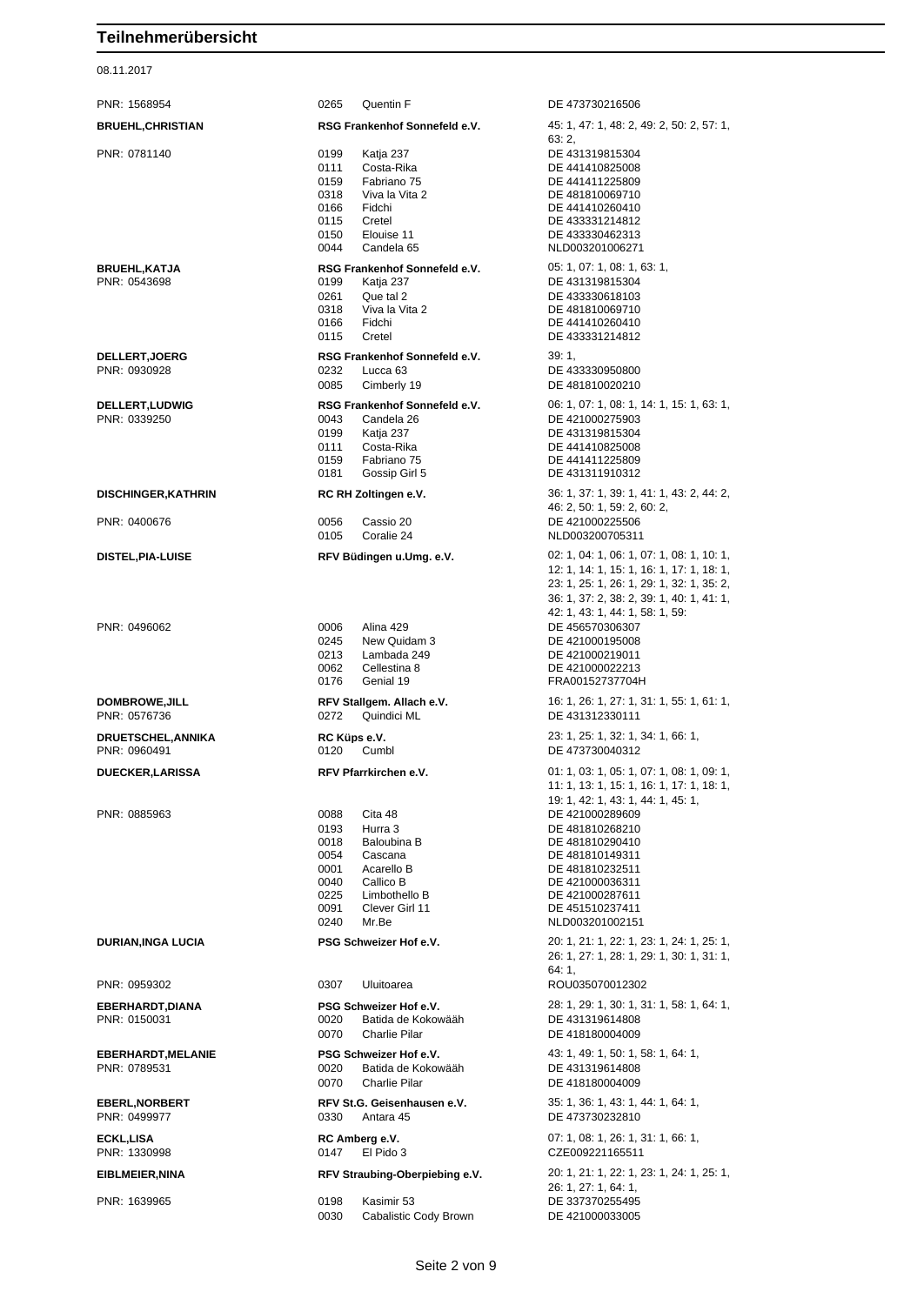#### 08.11.2017

| PNR: 1639965                                                | 0041<br>Campino 383<br>0264<br>Quentchen Glück 6<br>0205<br>La Coquette 3<br>0270<br><b>Quietly Brilliant</b><br>0007<br>Alina 460                                                                                                                                                                                                                                                                                  | DE 481810021905<br>DE 481810225505<br>DE 481810291205<br>DE 410101037106<br>DE 421000138408                                                                                                                                                                                                                                                                         |
|-------------------------------------------------------------|---------------------------------------------------------------------------------------------------------------------------------------------------------------------------------------------------------------------------------------------------------------------------------------------------------------------------------------------------------------------------------------------------------------------|---------------------------------------------------------------------------------------------------------------------------------------------------------------------------------------------------------------------------------------------------------------------------------------------------------------------------------------------------------------------|
| ERTZ, MAXIMILIAN                                            | <b>RSC Salzstetten</b>                                                                                                                                                                                                                                                                                                                                                                                              | 03: 2, 05: 2, 07: 1, 08: 1, 11: 2, 13: 2,<br>15: 2, 16: 2, 17: 1, 18: 1, 19: 1, 48: 2,                                                                                                                                                                                                                                                                              |
| PNR: 0868525                                                | 0155<br>Empire 189<br>0134<br>Dolce Vita 186<br>0172<br>Florence 131<br>0136<br>Dooleys B<br>0223<br>Lexus 82<br>0037<br>Call me Caesar<br>0055<br>Casido 2<br>0286<br>Schickeria 12<br>0052<br>Casall del Monte<br>0060<br>Cedric 85<br>Eichelhof's Queen Fair<br>0145<br>Eichelhof's Quaid's Geniale<br>0144<br>0151<br>Elsa 84                                                                                   | 49: 2, 50: 2, 63: 5,<br>DE 418180010104<br>DE 441411449006<br>DE 431316636806<br>DE 455870019408<br>DE 431310805108<br>DE 441411936408<br>DE 421000082009<br>DE 441411512710<br>DE 421000129511<br>DE 431316782711<br>DE 451510166511<br>DE 451510166411<br>NLD003200901307                                                                                         |
| <b>FEHNL,SVEN</b>                                           | RFV Hahnbach e.V.                                                                                                                                                                                                                                                                                                                                                                                                   | 09: 2, 11: 2, 13: 2, 15: 2, 16: 2, 17: 2,<br>18: 2, 19: 2, 43: 1, 44: 1, 45: 1, 48: 2,<br>49: 2, 50: 2, 64: 3,                                                                                                                                                                                                                                                      |
| PNR: 0472654                                                | 0186<br><b>HCR Rio</b><br>0162<br>Fascination 10<br>0274<br>Quinto 64<br>0209<br>Lacox<br>0300<br>Starlett 41<br>0310<br>Valegro 2<br>0045<br>Cappuccino R<br>0301<br>Störtebeker 20<br>0267<br>Quick Step 86<br>0306<br>Udefix<br>0112<br>Count Comilfo<br>0204<br>Kurt Obolensky<br>0126<br>Deep Blue Bridge S<br>Gosfrie<br>0180<br>0174<br>G. Power<br>0032<br>Calgary D'Argilla 2<br>0164<br><b>Felix 2220</b> | DE 421000228105<br>DE 421000120606<br>DE 418181549807<br>DE 421000145108<br>DE 431316001909<br>DE 441411114109<br>DE 431311311511<br>DE 431316202511<br>DE 431311321611<br>DE 431314409213<br>DE 441410828213<br>DE 441410707513<br>NLD003200806314<br>NLD003201106559<br>NLD003201102496<br>BEL015Z55614411<br>NLD003201005933                                     |
| <b>FISCHER, RIKE</b>                                        | PSG Schweizer Hof e.V.                                                                                                                                                                                                                                                                                                                                                                                              | 28: 1, 29: 1, 30: 1, 31: 1, 33: 1, 34: 1,<br>37: 1, 38: 1, 55: 1, 60: 1,                                                                                                                                                                                                                                                                                            |
| PNR: 1471126                                                | Que Pasa M<br>0259                                                                                                                                                                                                                                                                                                                                                                                                  | DE 431313100809                                                                                                                                                                                                                                                                                                                                                     |
| <b>FREISTEDT, NORBERT</b><br>PNR: 0342374                   | <b>PSV Urspring</b><br>0224<br>Liberty 339<br>0059<br>Cataleya 6<br>0048<br>Caretano 7<br>0252<br>Palme 47<br>0282<br>Royal Rush 2<br>0178<br>Gin Tonic 157<br>0258<br>Quadrocana<br>0090<br>Claudio's Boy T<br>0071<br><b>Chatsworth Chestnut</b>                                                                                                                                                                  | 01: 2, 03: 2, 05: 2, 63: 2,<br>DE 473730441807<br>DE 421000185010<br>DE 473730588110<br>DE 456370053712<br>DE 433331608112<br>DE 431311900512<br>DE 455879005813<br>DE 456570267913<br>IRL414005167954                                                                                                                                                              |
| <b>FROESCHL,CORINNA</b><br>PNR: 0388388                     | PSG Schweizer Hof e.V.<br>0212<br>Laika 495<br>0218<br>Leila 321<br>0197<br>Karamba 9<br>0244<br>Nevado 53<br>0220<br>Leonardo 833<br>0208<br>La Victoire<br>0295<br>Spencer 81<br>0253<br>Patricia 215<br>0078<br>Chivas 58<br>0061<br>Celiena 3<br>0210<br>Lady Late H<br>0297<br>Stalypso's Lady 2<br>0323<br>Zazou BW<br>0257<br>Pilodino<br>0128<br>Denik<br>Erthago<br>0157<br>0183<br>Gucci Blue             | 10: 1, 59: 1,<br>DE 435350334404<br>DE 481810122105<br>DE 457570020006<br>DE 421000003106<br>DE 418181506807<br>DE 421000428705<br>DE 418184075309<br>DE 451510234508<br>DE 456370035210<br>DE 481810268911<br>DE 481810077412<br>DE 456370094212<br>NLD003200413444<br>POL009510102106<br>SVK001622146803<br>NLD003200913169<br>NLD003201102728<br>BEL015Z55725509 |
|                                                             | 0185<br>Harleyson Z 3                                                                                                                                                                                                                                                                                                                                                                                               |                                                                                                                                                                                                                                                                                                                                                                     |
| <b>FUCHS, EDITH</b><br>PNR: 0469130<br><b>GEHRING, ANNA</b> | Pffrd. Auerbach e.V.<br>Coolman 63<br>0102<br>0098<br>Conterno 11<br>Reiterinitiative Altensee e.V.                                                                                                                                                                                                                                                                                                                 | 23: 1, 24: 1, 25: 1, 26: 1, 27: 1, 64: 1,<br>DE 421000600505<br>DE 473730252409<br>02: 1, 04: 1, 06: 1, 10: 1, 12: 1, 14: 1,                                                                                                                                                                                                                                        |
| PNR: 1502366                                                | 0260<br>Que Sera St                                                                                                                                                                                                                                                                                                                                                                                                 | 36: 1, 37: 1, 38: 1, 43: 1, 45: 1, 57: 1,<br>63: 1,<br>DE 441411923405                                                                                                                                                                                                                                                                                              |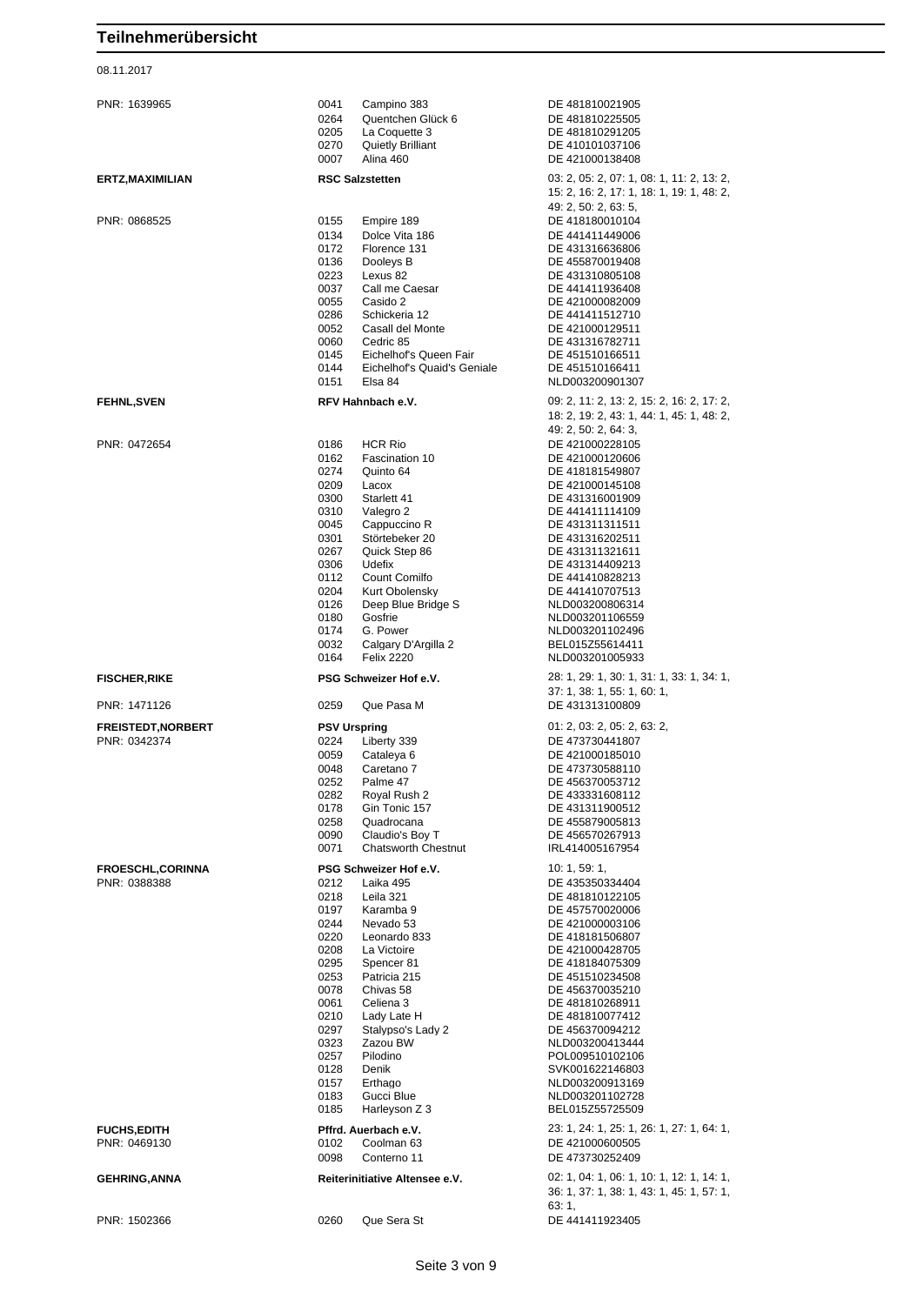#### 08.11.2017

| KELLER,LAURA-SOPHIE DORIS |  |  |
|---------------------------|--|--|
|                           |  |  |

PNR: 0490862 0186 HCR Rio DE 421000228105

PNR: 1502366 0039 Call my name 2 DE 481810299510 0203 Korano's Firebird DE 418180039312 **GEHRING,BEATRICE RSG Amberg-Köfering e.V.** 25: 1, 26: 1, 27: 1, 28: 1, 30: 1, 31: 1, 0039 Call my name 2 DE 481810299510 **GENCHEV,GENCHO RSG Amberg-Köfering e.V.** 01: 1, 03: 1, 05: 1, 07: 1,<br>
PNR: 1590896<br>
OOG5 Cerolido DE 421000243808 0065 Cerolido **DE 421000243808** 0239 Mr. Quality DE 421000553308<br>
0117 Crunchy Nut LM DE 421000016210 0117 Crunchy Nut LM DE 421000016210 0269 Quidams Star Melloni<br>0079 Chloe 32 0079 Chloe 32 DE 441410544511 0095 Colour My Life H DE 473731531810<br>0211 Lagano 13 DE 421000528611 0211 Lagano 13 DE 421000528611 0304 Timon S DE 418184002511<br>0122 Curt AS DE 441410177911 0122 Curt AS DE 441410177911<br>0298 Standing Ovation 24 DE 431316004412 0298 Standing Ovation 24<br>0184 Guignol 3 0184 Guignol 3 DE 431311900612<br>0160 Fabrizio 36 DE 418180021513 0160 Fabrizio 36 **DE 418180021513**<br>0228 Lone Ranger **DE 433330170212** 0228 Lone Ranger Capital DE 433330170212<br>0087 Ciro di Briconcello Capital DE 433330623012 0087 Ciro di Briconcello **DE 433330623012**<br>0296 Stalino 6 **DE 431313906412** Stalino 6 DE 431313906412<br>Dorano 17 NJ D003200803626 0137 Dorano 17 NLD003200803626<br>0156 Equador 48 NLD003200903225 0156 Equador 48 NLD003200903225<br>0135 Donald 554 NLD003200805640 0153 Emilie K BEL002W00229692 0175 Galactico Z IRL414004455887 0171 Fleetwood 41 NLD003201008671 **GRAJEK,ALINA RFV Zeitz-Bergisdorf e.V.** 23: 1, 24: 1, 25: 1, 26: 1, 27: 1, 29: 1, PNR: 1402268 0177 Gianna 131 DE 467000163304 **GRUNEWALD,MAREILE RFG Marktredwitz e.V.** 24: 1, 26: 1, 28: 1, 29: 1, 37: 1, 64: 1, PNR: 0334144 0067 Chacayo DE 418181440207 **HAIDER,JANINE RFr. Landgestüt Landshut e.V.** 29: 1, 32: 1, 35: 1, 0106 Corallo 4 DE 421000125703 **HARTMANN,NICOLE RV Meckenbeuren-Madenreute e.V** 10: 1, 12: 1, 14: 1, 35: 1, 36: 1, 37: 1, PNR: 0454387 0313 Vermont 24 DE 431316651011 **HERRMANN,LETIZIA RFV Remlingen e.V.** 22: 1, 27: 1, 67: 1, 0331 Nawarro 6 DE 498982940505 **HOEPPEL,PATRICK <b>RC Nürnberg e.V.** 44: 1, 46: 1, 49: 1, 50: 1, 64: 1, 49: 1, 50: 1, 64: 1, PNR: 0404838 0051 Carlos R 3 DE 421000506008 0194 Hyaliet K NLD003201200873 **HOFBAUER,BERND RFV Straubing-Oberpiebing e.V.** 07: 1, 08: 1, 15: 1, 16: 1, PNR: 0243099 0275 Quite Cornet DE 455678059612 **ILG,LISA Reiterinitiative Altensee e.V.** 02: 1, 04: 1, 06: 1, 07: 1, 08: 1, 25: 1, PNR: 0731284 0190 Houston 22 NLD003201207634 **ILG,ROBERT RC Waldhöfe Gärtringen** 01: 1, 03: 1, 05: 1, 07: 1, 08: 1, 23: 2, 60: 6, PNR: 0075701 0075 Cheyenne 1001 DE 433330197106 0207 La Lili DE 431310405713 0127 Delsie BEL002W00221188 **KELLER,ADRIAN RSG RH Rhön, Detter/Weißenbach e** 48: 2, 49: 2, 50: 1, 59: 1, 63: 2, 0134 Dolce Vita 186 DE 441411449006 0172 Florence 131 DE 431316636806 0235 Mara Villa<br>
0136 Dooleys B De A55870019408 0136 Dooleys B<br>0223 Lexus 82 DE 431310805108 0037 Call me Caesar DE 441411936408 0055 Casido 2 DE 421000082009 0286 Schickeria 12 DE 441411512710<br>0052 Casall del Monte DE 421000129511 0052 Casall del Monte DE 421000129511 **KELLER,LAURA-SOPHIE DORIS RV Pürgen e.V.** 20: 1, 21: 1, 22: 1, 25: 1, 26: 1, 27: 1, 61: 1, PNR: 1443739 0202 Koheilan Karcsi DE 404040083801 0109 Cosinus 32 DE 404989405206 **KLAUSMEIER,JULIA RFV Hahnbach e.V.** 01: 2, 03: 2, 05: 2, 07: 2, 08: 2, 09: 2, 41: 1, 42: 1, 43: 1, 44: 1, 45: 1, 46: 2, 47: 2, 48: 2, 49: 2, 50: 2, 64: 2,

DE 441411923405 NLD003200805640 32: 1, 36: 1, 55: 1, 58: 1, 66: 1, 38: 1, 56: 1, 58: 1, 60: 1, 28: 1, 66: 1, 24: 1, 25: 1, 26: 1, 27: 1, 28: 2, 29: 2, 30: 2, 31: 2, 32: 2, 33: 2, 34: 2, 55: 2, DE 473730639611 DE 431310805108 NLD003200901307 11: 2, 13: 2, 15: 2, 16: 2, 39: 1, 40: 1,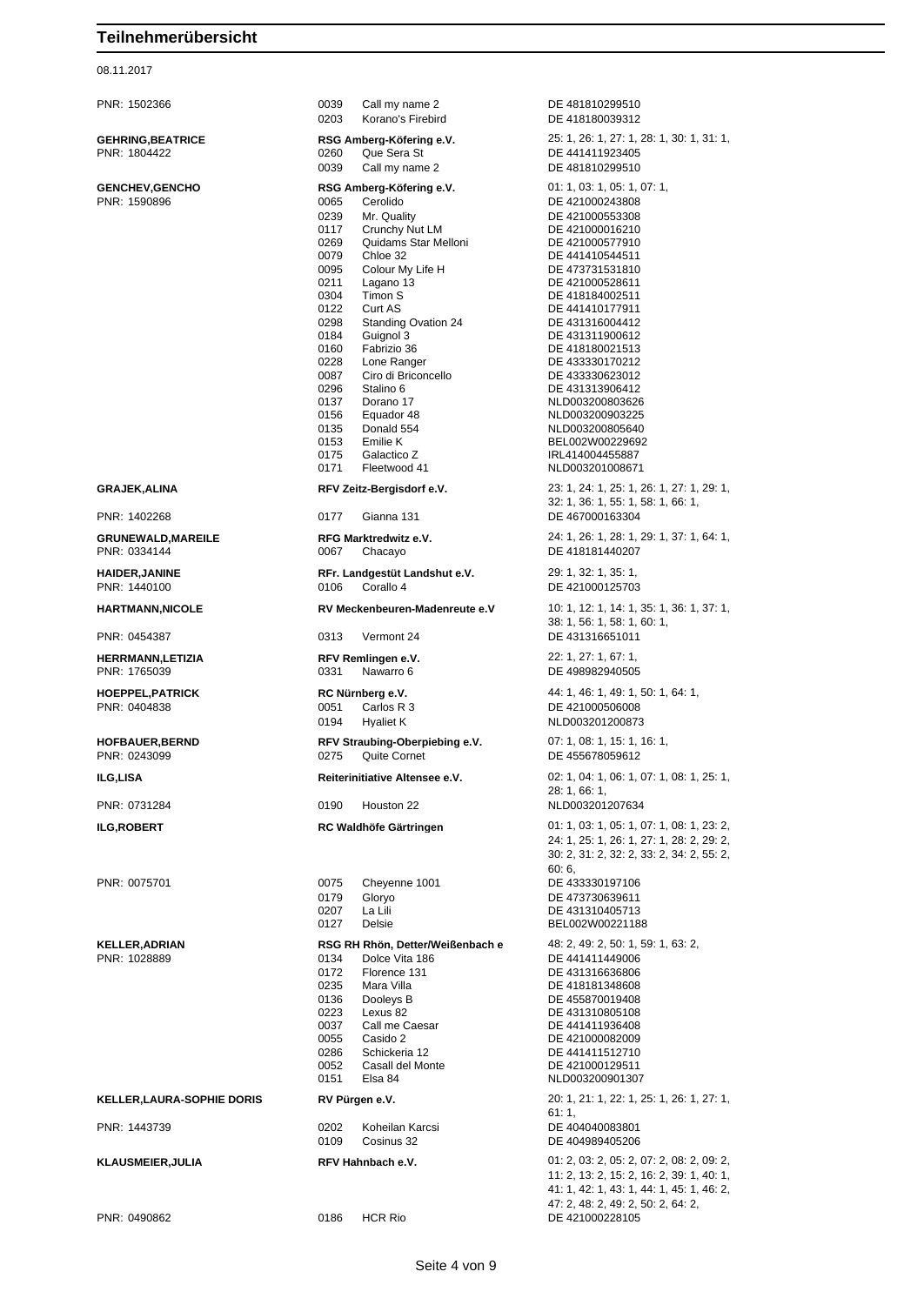08.11.2017

PNR: 0490862 0162 Fascination 10 DE 421000120606 0274 Quinto 64 DE 418181549807<br>0209 Lacox DE 421000145108 Lacox DE 421000145108 0300 Starlett 41 DE 431316001909 0045 Cappuccino R DE 431311311511 0301 Störtebeker 20 DE 431316202511 0267 Quick Step 86 DE 431311321611 0033 Calice 12 DE 421000510813 0306 Udefix DE 431314409213<br>
0112 Count Comilfo DE 441410828213 0204 Kurt Obolensky<br>
0126 Deep Blue Bridge S<br>
NLD003200806314 0126 Deep Blue Bridge S<br>0180 Gosfrie 0180 Gostrie (1899)<br>174 G. Power (1899) NLD003201102496 0174 G. Power NLD003201102496<br>0032 Calgary D'Argilla 2 BEL015Z55614411 0032 Calgary D'Argilla 2<br>0092 Clifton D'Argilla 0092 Clifton D'Argilla BEL015Z55661612 **KLEIN,FRANZISKA PSV Urspring** 25: 1, 26: 1, 28: 1, 29: 1, 35: 1, 36: 1, PNR: 1235491 0224 Liberty 339 DE 473730441807 0059 Cataleya 6 DE 421000185010 **KLEIN,LISA MARIE PSV Urspring** 28: 1, 29: 1, 34: 1, 35: 1, 36: 1, 37: 1, PNR: 1025662 0224 Liberty 339 DE 473730441807 0059 Cataleya 6 DE 421000185010 **KOECKEIS,GREGOR RFr. Landgestüt Landshut e.V.** 06: 1, 07: 1, 08: 1, 15: 1, 25: 2, PNR: 1097348 0012 Archimedes 61 DE 481810285303 0302 Strahlemann 8 DE 431310523706<br>0050 Carlos 771 DE 455870298711 **KOLCZYNSKI,SANDRA VON RFV Dornheim** 02: 1, 04: 1, 06: 1, 07: 1, 08: 1, 10: 1, PNR: 0091100 0242 Napoli van Overis BEL015Z55652211 0139 Drops van Overis BEL015Z55801312<br>19201 Kiandor van Overis BEL015Z55787912 0201 Kjandor van Overis<br>0013 Ariane van Overis 0013 Ariane van Overis BEL015Z55702313<br>0133 Diva van Overis BEL015Z55770313 **KRUEGER,KRISTINA Gastlizenz GER** 24: 1, 25: 1, 29: 1, 31: 1, 35: 1, 36: 1, PNR: 1332722 0327 Orion HG DE 49C980058906 0325 Contrast HG DE 49C980028808<br>0328 Starfly HG DE 404980021012 0328 Starfly HG DE 404980021012 **KURZER,ALICA RC Heroldsberg e.V.** 41: 1, 58: 1, 59: 1, 64: 1, PNR: 0691139 0031 Cadarco B DE 481810301502 **LANG,EMILY RSC Ratisbona e.V.** 28: 1, 67: 1, PNR: 1793177 0332 Contigo 41 DE 421000524408 **LAURER,MARIE-SOPHIE PSV Urspring** 24: 1, 25: 1, 26: 1, 28: 1, 29: 1, 30: 1, PNR: 1642537 0081 Choral 3 DE 409090094305 **LAUTNER,CAROLIN NATHALIE RSG Eichenhof e.V.** 20: 1, 21: 1, 22: 1, 23: 1, 24: 1, 25: 1, PNR: 1445118 0098 Conterno 11 DE 473730252409 **LEISTNER-MAYER,STEPHANIE PSC Max-Hof e.V.** 10: 1, 12: 1, 14: 1, 15: 1, 16: 1, 18: 1, PNR: 0321798 0277 Razz Fazz 6 DE 481810018302 0293 Sligo Balou Again IRL414004885360 **LINDE,MONA PSV St.G. Ingolstadt-Hagau e.V.** 43: 1, 44: 1, 48: 1, 49: 1, 59: 1, 66: 1, PNR: 0784731 0197 Karamba 9 DE 457570020006 0220 Leonardo 833 DE 418181506807<br>0297 Stalypso's Lady 2 DE 456370094212 0297 Stalypso's Lady 2 DE 456370094212<br>0323 Zazou BW NLD003200413444 **LINK,ANNIKA RV Grafenhof e.V.** 17: 1, 18: 1, 19: 1, 32: 1, 33: 1, 34: 1, PNR: 0923437 0121 Cupido 56 DE 421000185704 0104 Coral 13 DE 421000077209<br>0042 Canaro S DE 421000215310 0042 Canaro S<br>0206 La Coruna S DE 421000217410 0206 La Coruna S DE 421000217410 **LINK,LAUNA RC Mauritius Diepersdorf e.V.** 23: 1, 26: 1, 27: 1, 28: 1, 31: 1, 63: 1, 0022 Beauty Girl W DE 435350262001 0238 Montana 634 DE 498983317201

DE 441410828213 NLD003201005933 61: 1,  $61:1$ DE 455870298711 12: 1, 14: 1, 15: 1, 35: 1, 36: 1, 37: 1, 38: 1, 39: 1, 43: 1, 46: 1, 58: 1, 61: 1,  $62 \cdot 1$ BEL015Z55770313 37: 2, 41: 2, 42: 2, 43: 1, 45: 1, DE 404989284109 61: 1, 26: 1, 27: 1, 64: 1, 34: 1, 35: 1, 38: 1, 58: 1, NLD003200413444 39: 2, 41: 2, 42: 2, 43: 2, 44: 2, 45: 1, 46: 2, 48: 2, 49: 2, 50: 1, 66: 4, DE 451510239111

Seite 5 von 9

**LOEHR,WOLFGANG RC Heroldsberg e.V.** 42: 1, 43: 1, 44: 1, 45: 1,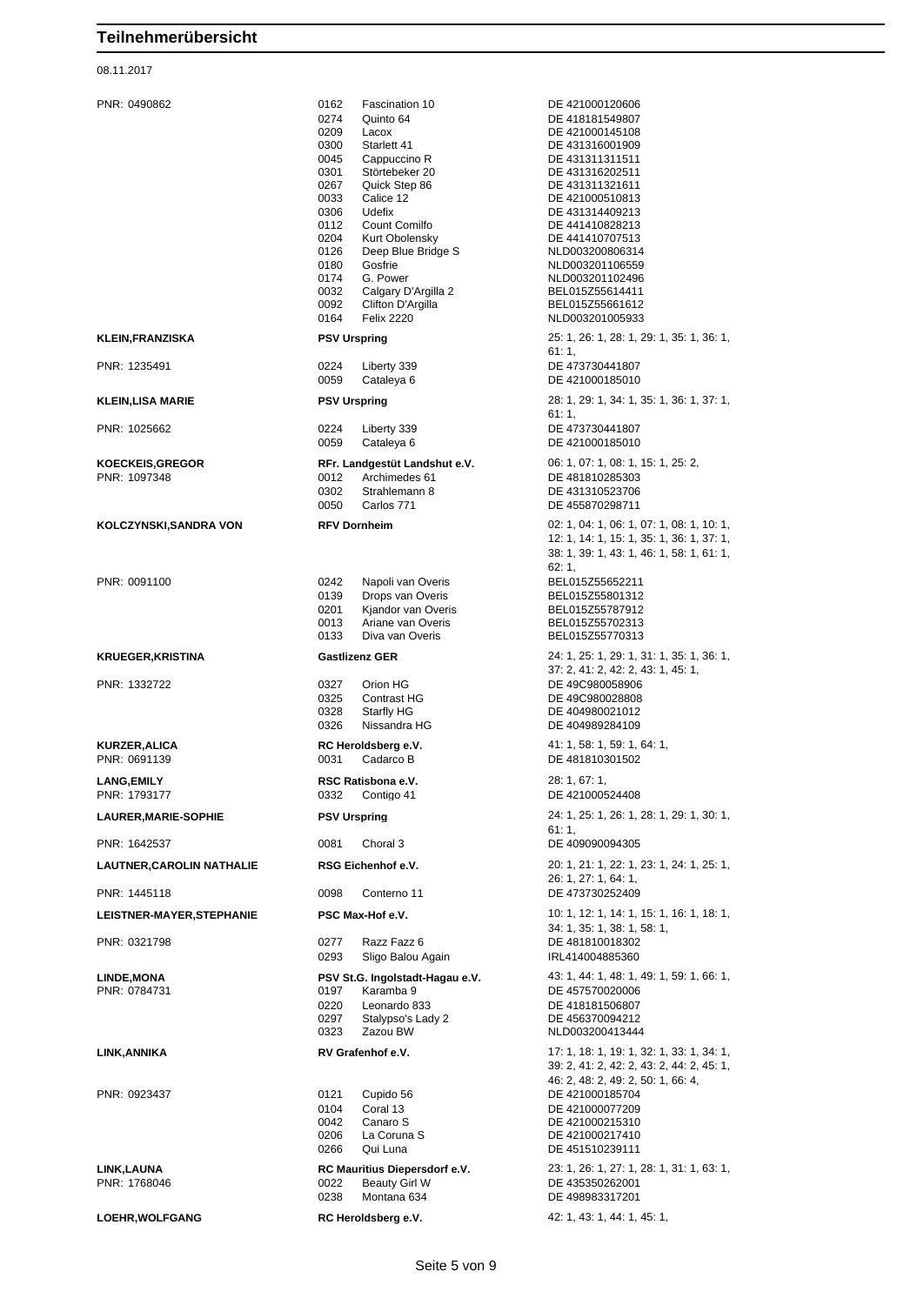08.11.2017

PNR: 0698944 0214 Lando L DE 418182547304<br>0038 Call me Carola DE 421000509409 0038 Call me Carola<br>0083 Ciara 92 DE 456370011012 Ciara 92 DE 456370011012 0229 Lordarius DE 456370011013<br>0283 Rubina 435 DE 481810162813 0283 Rubina 435 DE 481810162813 **LORENZ,JULIA PSV Sorge-Settendorf e.V** 24: 1, 25: 1, 26: 1, 28: 1, 29: 1, 30: 1, PNR: 0846136 0200 Kira Bell 2 DE 456370323707 0130 Diamira 4 DE 455870346110 **LORENZ,PETER RV Brunnthal Riedhausen e.V.** 02: 1, 04: 1, 06: 1, 07: 1, 08: 1, 39: 1, PNR: 0379444 0189 Herr Peter POL009610181909 0029 Buster W Z BEL015Z55765208<br>0316 Viper K BELOTS POL 009680046807 0316 Viper K POL009680046807 POL009600163313 **LUSTIG,MILENA RV Beverstedt u.U.** 09: 1, 15: 1, 38: 1, 39: 1, 43: 1, 20: 1, 43: 1, 20: 1, 43: 1, 20: 1, 20: 1, 20: 1, 20: 271 Quigon 0271 Quigon DE 433330062611 0179 Gloryo DE 473730639611 0207 La Lili DE 431310405713 **MATTHIES, TORSTEN RFV Päse e.V.** 14: 1, 15: 1, 16: 1, 30: 1, 33: 1, 34: 1, 1, 15: 1, 16: 1, 30: 1, 34: 1, PNR: 1125186 0263 Quel Filou 17 DE 431312310511 0076 Chi Belle DE 404980021305 **MOCHNY,MANUELA RFV St.G. Geisenhausen e.V.** 33: 1, 34: 1, 35: 1, 36: 1, 37: 1, 38: 1, 38: 1, 64: 1, PNR: 0303095 0217 Le Chiffre DE 481810493206 **MUEHLBACH,JESSICA RC Forchheim e.V.** 20: 1, 21: 1, 22: 1, PNR: 1555548 0284 Santa Fee 136 DE 331316884799 0236 Mayflower 63 DE 455670201308 0118 CTS Maverick DE 422220057008 0161 Falsterbo 18 DE 481810021112 0116 Cristophorus DE 481810115712<br>0021 Beauty 559 DE 498845070104 DE 498845070104 **MUEHLBACH,NICOLE RC Forchheim e.V.** 27: 1, 51: 1, 52: 1, 53: 1, 54: 1, 52: 1, 53: 1, 54: 1, 52: 1, 54: 1, 54: 1, 52: 1, 53: 1, 54: 1, FRIC 201308 DE 455670201308 0118 CTS Maverick DE 422220057008 0161 Falsterbo 18 DE 481810021112 0116 Cristophorus DE 481810115712 0021 Beauty 559 DE 498845070104 0250 Orckidee BEL021001105731 **MUEHLBAUER,SABRINA RC Straubing e.V.** 32: 2, 33: 1, 34: 1, 38: 1, 43: 1, 44: 1, PNR: 1479563 0089 Claire 63 DE 431316798502<br>0082 Chuck Berry 7 DE 433330268006 0082 Chuck Berry 7 DE 433330268006 0320 Waterkant S<br>
0015 Arraghbeg Welcome<br>
1RL414004380596 Arraghbeg Welcome **MUELLER,ALEXANDER RSG Stiftland Tirschenreuth e.V.** 01: 1, 11: 1, 13: 1, 16: 1, 43: 1, 44: 3, PNR: 0844447 0064 Centurio 39 DE 481810293510 0027 Boateng 9 DE 441411037912 0167 Fifty Fifty 34 DE 421000013112<br>0216 Larry 220 DE 421000133412 DE 421000133412 0063 Cena 9 DE 421000142412 0086 Cincinnati 33 DE 421000215912 0096 Conquisto Conditation Conditation Conditation DE 421000147013<br>DE 421000199213 0101 Coolio 42 DE 421000199213 01 Ohlala 13 DE 441411483812<br>
Bellini 56 NLD003200604733 0024 Bellini 56 NLD003200604733<br>0143 Eddy 278 NLD003200902837 0143 Eddy 278 NLD003200902837 **MUELLER,EVA-MARIA RSG RH Rhön, Detter/Weißenbach e** 03: 2, 05: 2, 07: 2, 08: 1, 13: 1, 15: 1, 16: 1, 63: 2, PNR: 0411694 0057 Cassis Deluxe DE 421000080311 0230 Lou 81 DE 418182589911<br>0215 Laprice 4 DE 418181000412 0215 Laprice 4 DE 418181000412<br>0169 Fine Cera 8 DE 431310501912 DE 431310501912 0288 Sienna 55 DE 431316895912 **MUELLER,MARIE RC Schloß Wernstein e.V.** 52: 1, 53: 1, 54: 1, PNR: 1517495 0165 FH Komtesse II DE 457000048504 0094 Coland's Little DE 456370045311 **MUELLER,VERONIKA RSG RH Rhön, Detter/Weißenbach e** 48: 2, 49: 2, 50: 2, 63: 2, PNR: 0495604 0235 Mara Villa DE 418181348608 0231 Lovely Rosie DE 456370006910

PNR: 0122781 0034 Calico's charismatic Boy DE 441411186808

33: 1, 34: 1, 36: 1, 37: 1, 55: 1, 66: 2, 40: 1, 41: 1, 42: 1, 43: 1, 44: 1, 45: 1, 46: 1, 56: 1, 58: 1, 64: 2, 39: 1, 41: 1, 42: 1, 43: 1, 44: 1, 45: 1, 48: 1, 50: 1, 57: 1, 60: 2, 45: 1, 46: 1, 50: 1, 58: 1, 64: 1, 45: 1, 49: 2, 50: 2, 63: 3,

**NAGEL,PETRA RG Büttelborn e.V.** 24: 1, 27: 1, 30: 1, 33: 1, 34: 1, 55: 1,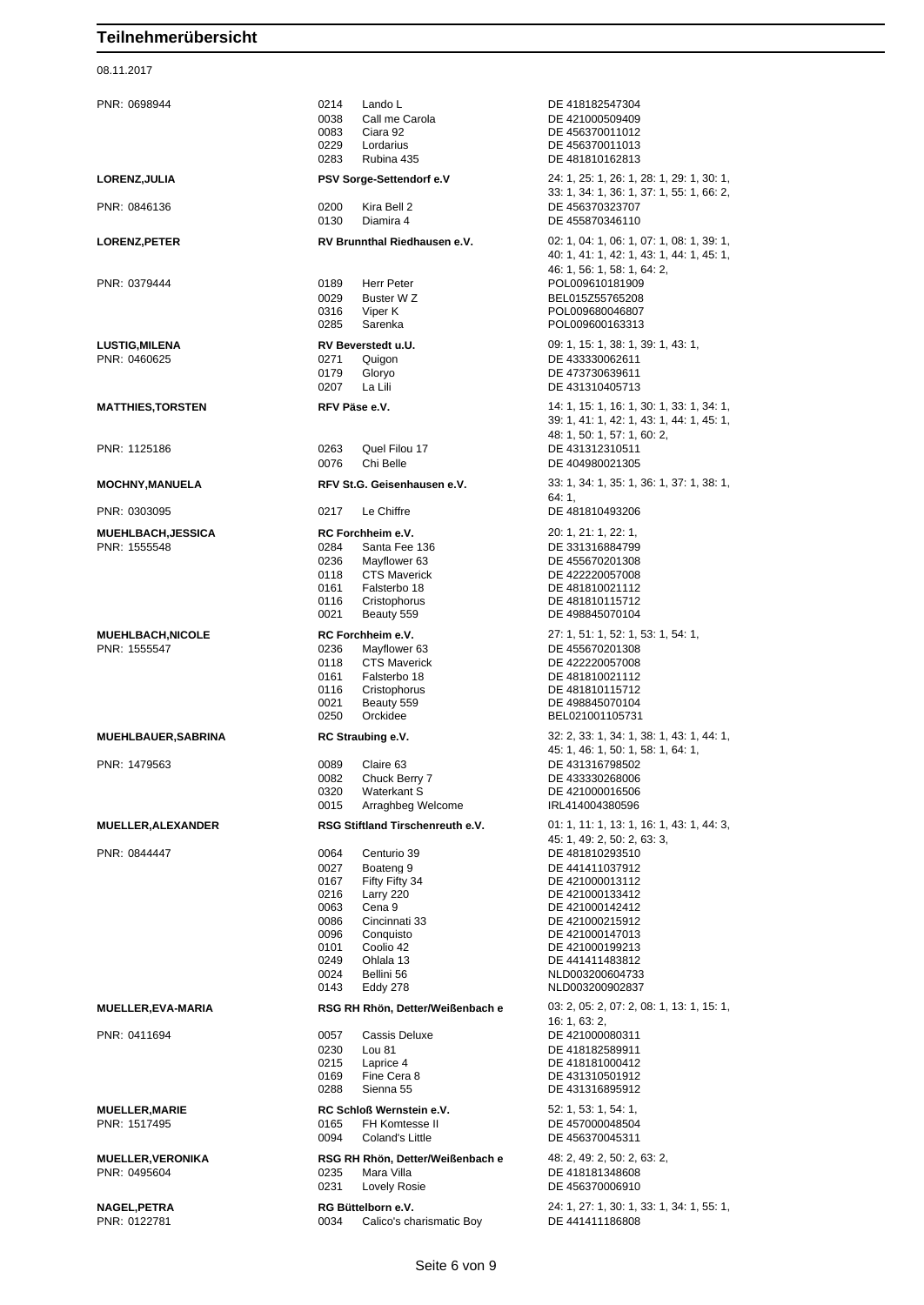#### 08.11.2017

PNR: 0122781 0280 Rolanda 22 DE 498811300007 0035 Calida Z BEL015755731510 0221 Leviano 12 DE 404989266909 PNR: 1659854 0289 Simmerl - Ka DE 481810517907 PNR: 1572939 0023 Beauty Star 4 DE 437378034205 0303 Talentino 3 DE 431311911210 PNR: 1332771 0219 Lennox Liverpool DE 481810305902 **PUSL,ELISA SV Moosham Abt.Reiten e.V.** 21: 1, 22: 1, 27: 1, 61: 1, 22: 1, 27: 1, 61: 1, 22: 1, 27: 1, 61: 1, 20: 1, 27: 1, 61: 1, 20: 1, 27: 1, 61: 1, 20: 1, 27: 1, 61: 1, 20: 21: 1, 27: 1, 61: 1, 20: 21: 21: 21: 21: 21 PNR: 0825508 0256 Pilara 2 DE 441410184200 0255 Pennyfleur de Luxe CZE011992193708<br>0187 Heartbreaker 79 POL007610129310 0187 Heartbreaker 79 POL007610129310<br>0129 Dexploit de Roulard NLD003200813929 Dexploit de Roulard 0125 Darisma VDL NLD003200813234 **RIETZ,SARAH RC Tattersall Nürnberg e.V.** 20: 1, 21: 1, 22: 1, 61: 1, PNR: 1768540 0290 Sir Ricardo go for Gold DE 434340232907 PNR: 1723290 0132 Diva de Luna 3 DE 435350278707 0254 Penelope SG DE 443435676111 PNR: 1047669 0237 Mc Pleasure DE 441410880706 **SCHERR,MICHAEL RC Gut Winkelacker e.V.** 41: 1, 58: 1, 59: 1, 0196 Jamaica RS DE 431316853106 PNR: 0344123 0282 Royal Rush 2 DE 433331608112 0178 Gin Tonic 157 DE 431311900512 0140 Duke's Joey DE 43330376812<br>0258 Ouadrocana DE 455879005813 0258 Quadrocana DE 455879005813 0195 Instantly DE 473730442113 0058 Castana 13 DE 473730017812 0090 Claudio's Boy T<br>0071 Chatsworth Chestnut 1RL414005167954 Chatsworth Chestnut **SCHMIDT,MANFRED RFV Heuchling-Lauf e. V.** 27: 1, 30: 1, 31: 1, 34: 1, 66: 1, 0019 Baluli DE 481810286510 0276 Rassondo 2 CZE009220275906 **SCHMIDT,THOMAS RSG Neutras e.V.** 29: 1, 36: 1, 39: 1, 43: 1, PNR: 0264623 0072 Chekon DE 431312378109 0026 Bibi Blocksberg 17 DE 431310173710 PNR: 0314435 0170 Flavin DE 431314207506 0305 Torontina DE 431311901412 **SCHROEPPEL,KATJA Wechinger RV gegr. in Deiningen 19** 20: 1, 21: 1, 22: 1, PNR: 0992472 0056 Cassio 20 DE 421000225506 PNR: 0166441 0186 HCR Rio DE 421000228105 0162 Fascination 10 DE 421000120606 0274 Quinto 64 DE 418181549807<br>0209 Lacox DE 421000145108 0209 Lacox DE 421000145108 0045 Cappuccino R DE 431311311511 0301 Störtebeker 20 DE 431316202511 0267 Quick Step 86 DE 431311321611 0306 Udefix DE 431314409213 0112 Count Comilfo Count Comilfo Count Count Count Count Count COUNTED CL COUNTE 0204 Kurt Obolensky<br>
0126 Deep Blue Bridge S<br>
NLD003200806314 0126 Deep Blue Bridge S<br>0180 Gosfrie

**NEGLEIN,LOUISA RC Forchheim e.V.** 28: 1, 29: 1, 34: 1, 36: 1, 37: 1, 64: 1, 29: 1, 37: 1, 64: 1, 29: 1, 37: 1, 64: 1, 20: 21 Leviano 12 **PAZAUREK,JANINA RC Sauerlach e.V.** 23: 1, 24: 1, 25: 1, 26: 1, 28: 1, 29: 1, 30: 1, 31: 1, 32: 1, 64: 1, **PELIKAN,MARKUS PSG Abenberg/Ebersbach e.V.** 28: 1, 30: 1, 31: 1, 37: 1, 51: 1, 52: 1, 53: 1, 54: 1, 66: 2, **PINZL,TANJA RFV Dirnau-Burglengenfeld e.V.** 41: 1, 43: 1, 45: 1, 47: 1, 50: 1, 56: 1, 60: 1, PNR: 1667747 0012 Archimedes 61 DE 481810285303 **RESTER,LISA Steinberg-Wackersdorfer Pffrd. e.V.** 26: 2, 27: 2, 28: 2, 31: 2, 37: 2, 66: 2, **ROLSHOVEN-RUEGHEIMER,KIMI RFV Rathsberg-Erlangen e.V.** 25: 1, 26: 1, 27: 1, 51: 1, 52: 1, 53: 1, 54: 1, 64: 1, **ROTH,KATHARINA RFV Burgthann e.V.** 38: 1, 51: 1, 52: 1, 53: 1, 54: 1, 66: 1, **SCHMID,JULIA PSV Urspring** 04: 2, 06: 2, 07: 2, 12: 1, 14: 1, 24: 1, 25: 1, 26: 1, 28: 1, 29: 1, 30: 1, 33: 1, 35: 1, 36: 1, 37: 1, 63: 2, **SCHOERNIG,BETTINA RV Wallau u.Um. e.V.** 02: 1, 04: 1, 06: 1, 07: 1, 08: 1, 14: 1, 39: 1, 41: 1, 43: 1, 44: 1, 45: 1, 46: 1, 65: 3, **SPARENBERG,RALF RFV Hahnbach e.V.** 01: 2, 03: 2, 05: 2, 07: 2, 08: 2, 09: 2, 11: 2, 13: 2, 15: 2, 64: 1, DE 431316001909 0180 Gosfrie 1980 NLD003201106559<br>174 G. Power 1980 NLD003201102496 0174 G. Power NLD003201102496<br>0032 Calgary D'Argilla 2 BEL015Z55614411

0092 Clifton D'Argilla BEL015Z55661612

Calgary D'Argilla 2<br>Clifton D'Argilla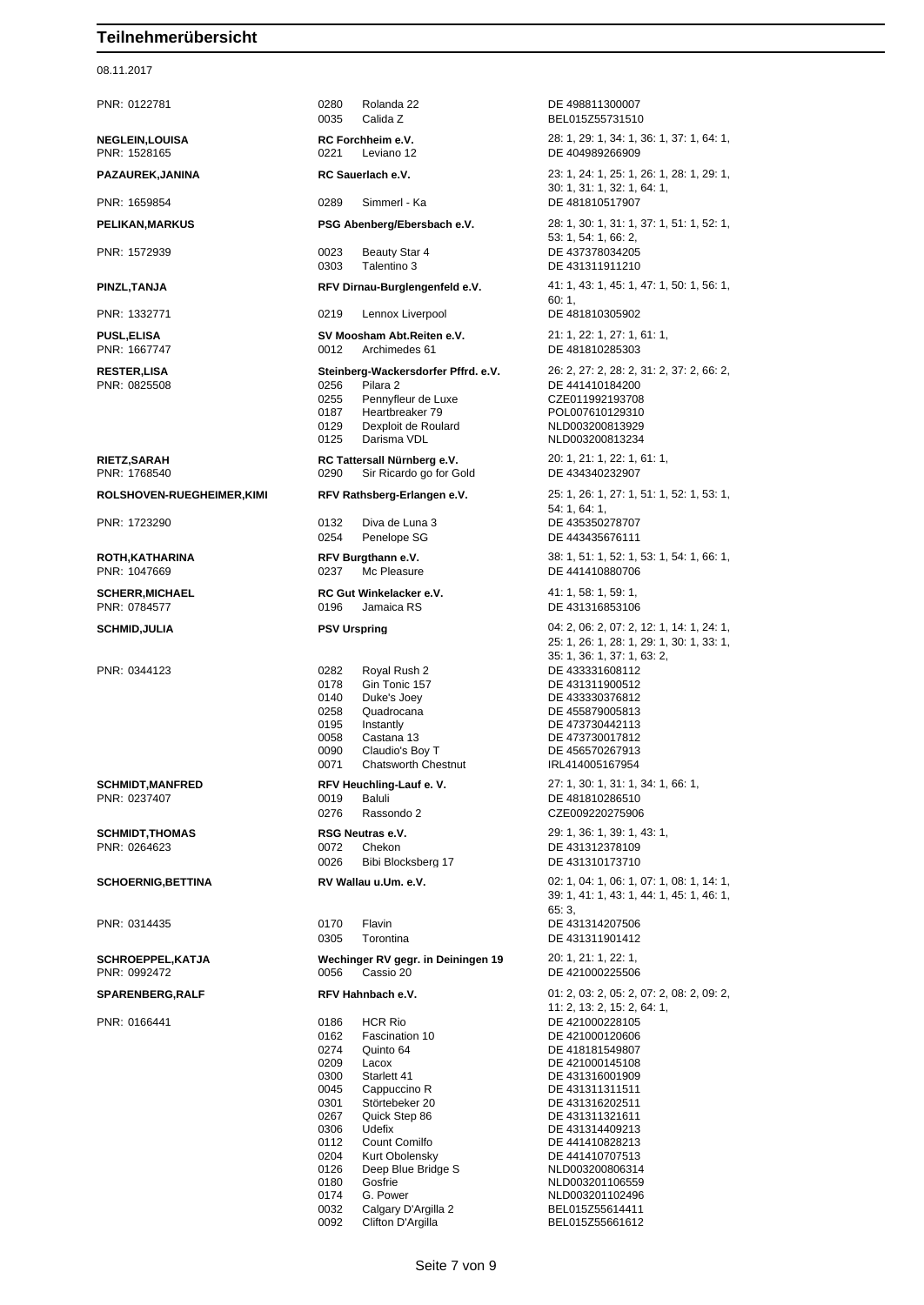08.11.2017

| PNR: 0166441                            | 0164<br><b>Felix 2220</b>                                                                                                                                                                                                                                                                                                                                                                                                                            | NLD003201005933                                                                                                                                                                                                                                                                                                                                                            |
|-----------------------------------------|------------------------------------------------------------------------------------------------------------------------------------------------------------------------------------------------------------------------------------------------------------------------------------------------------------------------------------------------------------------------------------------------------------------------------------------------------|----------------------------------------------------------------------------------------------------------------------------------------------------------------------------------------------------------------------------------------------------------------------------------------------------------------------------------------------------------------------------|
| <b>SPORER, FABIANE</b><br>PNR: 1675098  | RSG Hohenzant.e.V.<br>0008<br>Allegro Dancer                                                                                                                                                                                                                                                                                                                                                                                                         | 26: 1, 28: 1, 67: 1,<br>DE 456570038808                                                                                                                                                                                                                                                                                                                                    |
| <b>STEIN, NICOLETTA</b><br>PNR: 0555741 | RC Nürnberg e.V.<br>0124<br>Dakota 438<br>0311<br>Veltiner 3<br>0011<br>Antino xx 9                                                                                                                                                                                                                                                                                                                                                                  | 08:1,<br>DE 421000508511<br>DE 481810097313<br>DE GER000176510                                                                                                                                                                                                                                                                                                             |
| <b>STEIN, SABINE</b>                    | RC Nürnberg e.V.                                                                                                                                                                                                                                                                                                                                                                                                                                     | 07: 1, 15: 1, 16: 1, 39: 1, 44: 1, 45: 1,                                                                                                                                                                                                                                                                                                                                  |
| PNR: 0101318                            | 0053<br>Casanova 463<br>0154<br>Emma P<br>0011<br>Antino xx 9                                                                                                                                                                                                                                                                                                                                                                                        | 56: 1, 57: 1,<br>DE 431312315809<br>DE 431315424610<br>DE GER000176510                                                                                                                                                                                                                                                                                                     |
| <b>STEININGER, MARIE LUISA</b>          | RC Straubing e.V.                                                                                                                                                                                                                                                                                                                                                                                                                                    | 20: 1, 21: 1, 22: 1, 23: 1, 24: 1, 25: 1,                                                                                                                                                                                                                                                                                                                                  |
| PNR: 1661749                            | 0089<br>Claire 63<br>0082<br>Chuck Berry 7<br>0320<br>Waterkant S<br>0015<br>Arraghbeg Welcome                                                                                                                                                                                                                                                                                                                                                       | 26: 1, 27: 2, 64: 3,<br>DE 431316798502<br>DE 433330268006<br>DE 421000016506<br>IRL414004380596                                                                                                                                                                                                                                                                           |
| <b>STRASSER, ANNA</b>                   | RVV Rödlas e.V.                                                                                                                                                                                                                                                                                                                                                                                                                                      | 26: 1, 27: 1, 28: 1, 30: 1, 31: 1, 34: 1,<br>64: 1,                                                                                                                                                                                                                                                                                                                        |
| PNR: 1796174                            | 0141<br>Dumbledore 43<br>0016<br>ASG Cosmo Girl                                                                                                                                                                                                                                                                                                                                                                                                      | DE 441411399602<br>DE 410102021309                                                                                                                                                                                                                                                                                                                                         |
| <b>STUMPF, WOLFGANG</b>                 | RSG Stiftland Tirschenreuth e.V.                                                                                                                                                                                                                                                                                                                                                                                                                     | 01: 1, 03: 1, 09: 1, 15: 1, 16: 1, 17: 1,<br>19: 1, 63: 3,                                                                                                                                                                                                                                                                                                                 |
| PNR: 0173004                            | 0064<br>Centurio 39<br>0027<br>Boateng 9<br>0167<br>Fifty Fifty 34<br>0216<br>Larry 220<br>0063<br>Cena 9<br>0086<br>Cincinnati 33<br>0096<br>Conquisto<br>0101<br>Coolio 42<br>0262<br>Queendam<br>0249<br>Ohlala 13<br>0138<br>Dow Jones 60                                                                                                                                                                                                        | DE 481810293510<br>DE 441411037912<br>DE 421000013112<br>DE 421000133412<br>DE 421000142412<br>DE 421000215912<br>DE 421000147013<br>DE 421000199213<br>DE 481810093513<br>DE 441411483812<br>BEL002W00304538                                                                                                                                                              |
| <b>SUGIYAMA, SHINICHIRO</b>             | <b>Gastlizenz GER</b>                                                                                                                                                                                                                                                                                                                                                                                                                                | 46: 1, 47: 1, 48: 1, 49: 1, 50: 1,                                                                                                                                                                                                                                                                                                                                         |
| PNR: 1901371                            | 0329<br>Chacco Loup                                                                                                                                                                                                                                                                                                                                                                                                                                  | DE 473730205708                                                                                                                                                                                                                                                                                                                                                            |
| <b>TESFAYE,KIRUBEL</b>                  | RFV Rodenstein e.V., Fr.-Crumbach                                                                                                                                                                                                                                                                                                                                                                                                                    | 09: 1, 11: 1, 13: 1, 15: 1, 16: 1, 17: 1,<br>18: 1, 19: 1, 36: 2, 37: 3, 39: 3, 41: 2,<br>42: 2, 43: 3, 44: 3, 45: 3, 46: 3, 48: 2,                                                                                                                                                                                                                                        |
| PNR: 0937741                            | 0268<br>Quicon<br>0003<br>Alfons vom Zigeunerwald<br>0163<br>Feivel 202<br>0246<br>Night Mare 2<br>0173<br>For Felipe<br>0309<br>Ustina S<br>0004<br>Ali-Baba 11<br>0188<br>Heinz 25<br>0241<br>Namour 4<br>0069<br>Challenger 51<br>El Gran Amor<br>0146<br>0148<br>Elba per due<br>0226<br>Liselotte vom Zigeunerwald<br>0103<br>Coopers Creek 6<br>0314<br>Veronika 30<br>0308<br><b>United Power</b><br>0077<br>Chicago 157<br>Choceur 8<br>0080 | 49: 2, 50: 3, 61: 6,<br>DE 421000196507<br>DE 456570253307<br>DE 431314201308<br>DE 456370369408<br>DE 431314609109<br>DE 433330600109<br>DE 431316986009<br>DE 421000555509<br>DE 421000292510<br>DE 431311204911<br>DE 431312371710<br>DE 421000227112<br>DE 455670180912<br>DE 418180078212<br>DE 431316758213<br>DE 461619920706<br>NLD003200710932<br>DE 404980005912 |
| <b>THOMAS, ANTONIA</b>                  | RSG Stiftland Tirschenreuth e.V.                                                                                                                                                                                                                                                                                                                                                                                                                     | 36: 2, 39: 2, 40: 1, 43: 2, 44: 2, 46: 2,<br>57: 2, 58: 2, 63: 3,                                                                                                                                                                                                                                                                                                          |
| PNR: 0732780                            | Cara 153<br>0047<br>0093<br>Codina E<br>0192<br>Hugo 106                                                                                                                                                                                                                                                                                                                                                                                             | DE 441411519408<br>DE 431312338509<br>NLD003200203606                                                                                                                                                                                                                                                                                                                      |
| UTZ,MARIE-ESTELLE                       | RFV Büdingen u.Umg. e.V.                                                                                                                                                                                                                                                                                                                                                                                                                             | 28: 1, 30: 1, 31: 1, 34: 1, 36: 1, 37: 1,                                                                                                                                                                                                                                                                                                                                  |
| PNR: 1479467                            | 0281<br>Rotterdam 10<br>0131<br>Diva 602                                                                                                                                                                                                                                                                                                                                                                                                             | 41: 1, 55: 1,<br>DE 421000210604<br>NLD003200800879                                                                                                                                                                                                                                                                                                                        |
| <b>VOLZ,KATJA</b>                       | RSG Frankenhof Sonnefeld e.V.                                                                                                                                                                                                                                                                                                                                                                                                                        | 41: 1, 42: 1, 45: 1, 47: 2, 48: 1, 49: 1,                                                                                                                                                                                                                                                                                                                                  |
| PNR: 0923054                            | 0232<br>Lucca <sub>63</sub><br>0085<br>Cimberly 19                                                                                                                                                                                                                                                                                                                                                                                                   | 50: 1, 56: 1, 63: 2,<br>DE 433330950800<br>DE 481810020210                                                                                                                                                                                                                                                                                                                 |
| <b>WARZECHA DR., JUERGEN</b>            | Intern. Equestrian Center Frankfurt                                                                                                                                                                                                                                                                                                                                                                                                                  | 09: 2, 11: 2, 13: 2, 16: 2, 17: 3, 19: 1,<br>39: 3, 43: 2, 44: 3, 45: 2, 46: 2, 48: 3,<br>49: 3, 50: 3, 61: 6,                                                                                                                                                                                                                                                             |